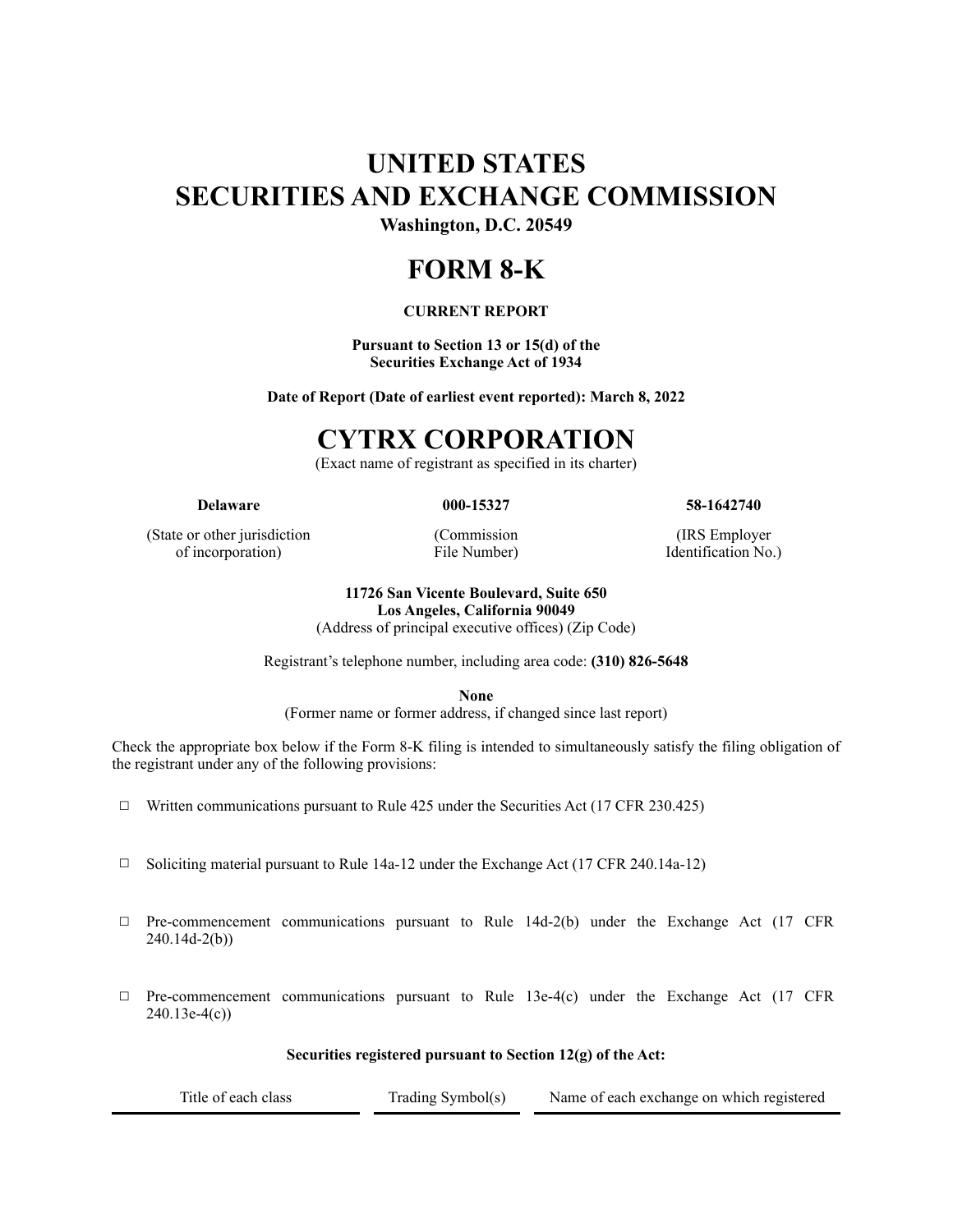### **Common Stock, par value \$0.001 per share Series B Junior Participating Preferred Stock Purchase Rights**

**CYTR OTC Markets**

Indicate by check mark whether the registrant is an emerging growth company as defined in Rule 405 of the Securities Act of 1933 (§ 230.405 of this chapter) or Rule 12b-2 of the Securities Exchange Act of 1934 (§ 240.12b-2 of this chapter). Emerging growth company  $\Box$ 

If an emerging growth company, indicate by check mark if the registrant has elected not to use the extended transition period for complying with any new or revised financial accounting standards provided pursuant to Section 13(a) of the Exchange Act.  $□$ 

### **Item 5.02 Departure of Directors or Certain Officers; Election of Directors; Appointment of Certain Officers; Compensatory Arrangements of Certain Officers.**

On March 8, 2022, Louis Ignarro, Ph.D. tendered his resignation from the board of directors (the "*Board*"), and all Board committees, of Cytrx Corporation (the "*Company*") effective immediately prior to the Company's 2022 Annual Meeting of stockholders. Dr. Ignarro's resignation was not in connection with any disagreement with the Company on any matter relating to the Company's operations, policies or practices.

On March 8, 2022, Steven Kriegsman tendered his resignation from the Board and all Board committees, effective immediately. Mr. Kriegsman's resignation was not in connection with any disagreement with the Company on any matter relating to the Company's operations, policies or practices.

# **Item 8.01 Other Events.**

On March 9, 2022, the Company issued a press release announcing the consolidation by merger of its wholly-owned subsidiary Centurion BioPharma Corporation, as well as the retirement of Dr. Ignarro and Mr. Kriegsman. A copy of the press release is furnished hereto as Exhibit 99.1.

# **Item 9.01. Financial Statements and Exhibits.**

(d) Exhibits

| Exhibit<br><b>Number</b> | <b>Description</b>                                          |
|--------------------------|-------------------------------------------------------------|
| 99.1                     | Press Release, dated March 9, 2022.                         |
| 104                      | Cover Page Interactive Data File (formatted as Inline XBRL) |

# **SIGNATURES**

Pursuant to the requirements of the Securities Exchange Act of 1934, the registrant has duly caused this report to be signed on its behalf by the undersigned hereunto duly authorized.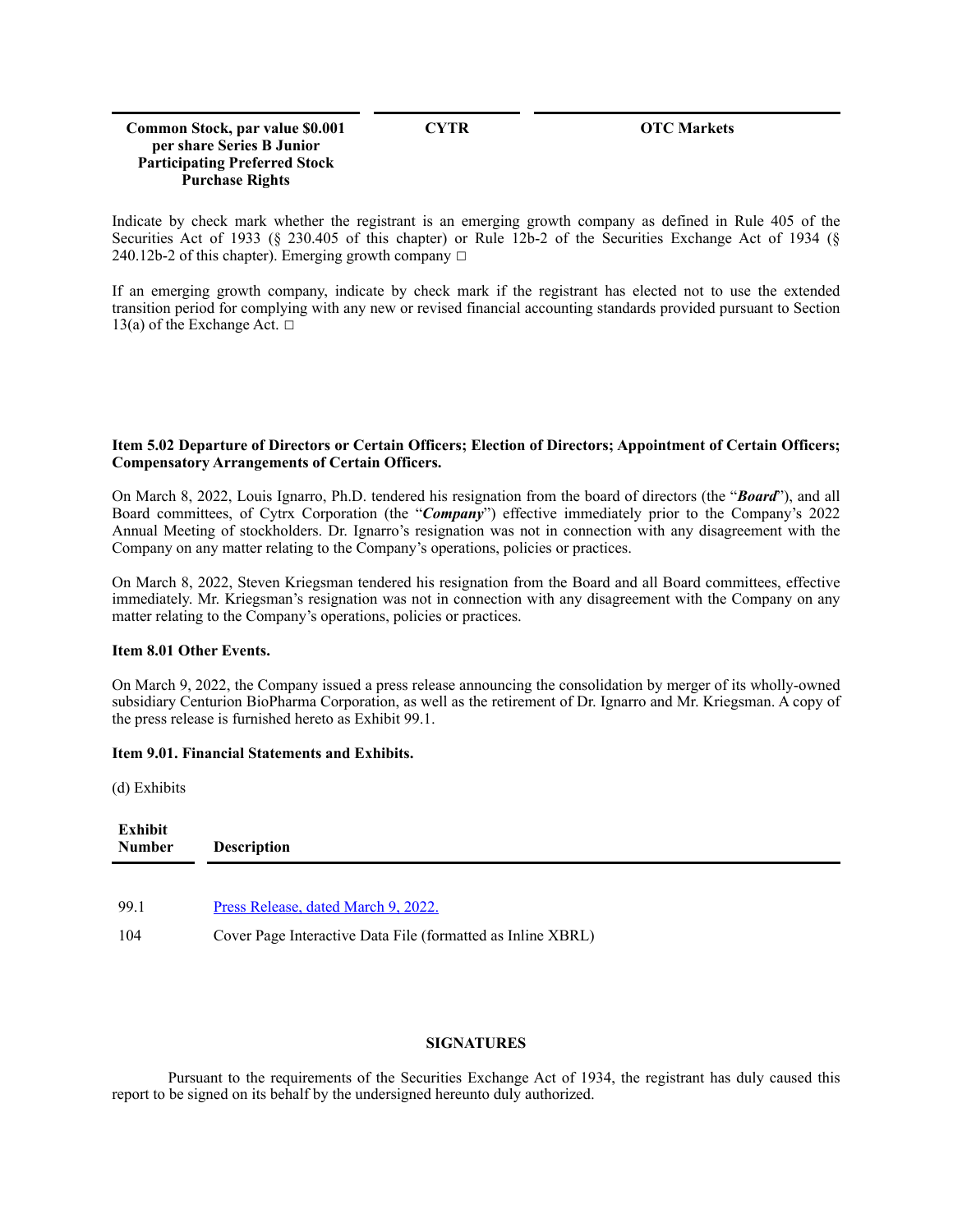# **CYTRX CORPORATION**

Date: March 10, 2022 */s/ John Y. Caloz*

John Y. Caloz

Chief Financial Officer

#### **Exhibit 99.1**

CytRx Announces Integration of Wholly Owned Subsidiary Centurion BioPharma and Corporate Governance Updates

*Believes Integration Will Bring Enhanced Efficiency and Simplicity to the Company's Structure* 

### *Notes the Company Will Fold Centurion into CytRx*

## *Dr. Louis Ignarro, Chairman of the Compensation Committee, to Retire from the Board as of the July 2022 Annual Meeting*

#### *Steven Kriegsman to Retire Effective Immediately*

LOS ANGELES—(BUSINESS WIRE)—CytRx Corporation (OTCQB: CYTR) ("CytRx" or the "Company"), a biopharmaceutical innovator focused on research and development of life-saving cancer therapeutics, today announced that the Company is absorbing its wholly-owned subsidiary Centurion BioPharma Corporation ("Centurion"). All of Centurion's assets will be absorbed by the Company via a merger agreement. Centurion's assets consist of the high-potential LADR platform for the concentration and localized delivery of cancer therapeutics. The Centurion board of directors will also be terminated.

In addition, CytRx announced today that Chairman Louis Ignarro, Ph.D. will retire from the Company's Board of Directors (the "Board") as of the 2022 Annual Meeting of Shareholders in July, and that Steven Kriegsman has retired from the Board effective immediately. CytRx thanks Dr. Ignarro and Mr. Kriegsman for their many years of service and wishes them well in their future pursuits. A new independent director will be added to the Board at or before the 2022 Annual Meeting of Shareholders.

Stephen Snowdy, Ph.D., Chief Executive Officer, commented: "CytRx's Linker Activated Drug Release system has the potential to save lives by making cancer drugs work better with an improved safety profile. The first-generation LADR drug, Aldoxorubicin, has been out-licensed to ImmunityBio for royalties on sales and up to \$343 million in milestone payments and has experienced positive preliminary Phase II data in pancreatic cancer. Through the merger with Centurion, the next-generation LADR drugs are now within CytRx and poised for the last steps required for first-in-human studies, an achievement that could be expected to generate significant value for shareholders. The Company will continue to seek partners and explore the least dilutive pathways possible for the LADR drugs. Additionally, the Company expects that changes to the Board will result in a Board that is well-equipped for the Company's evolution and activities going forward."

Additional information pertaining to the developments announced today will be found on the Form 8-K that CytRx will file with the Securities and Exchange Commission.